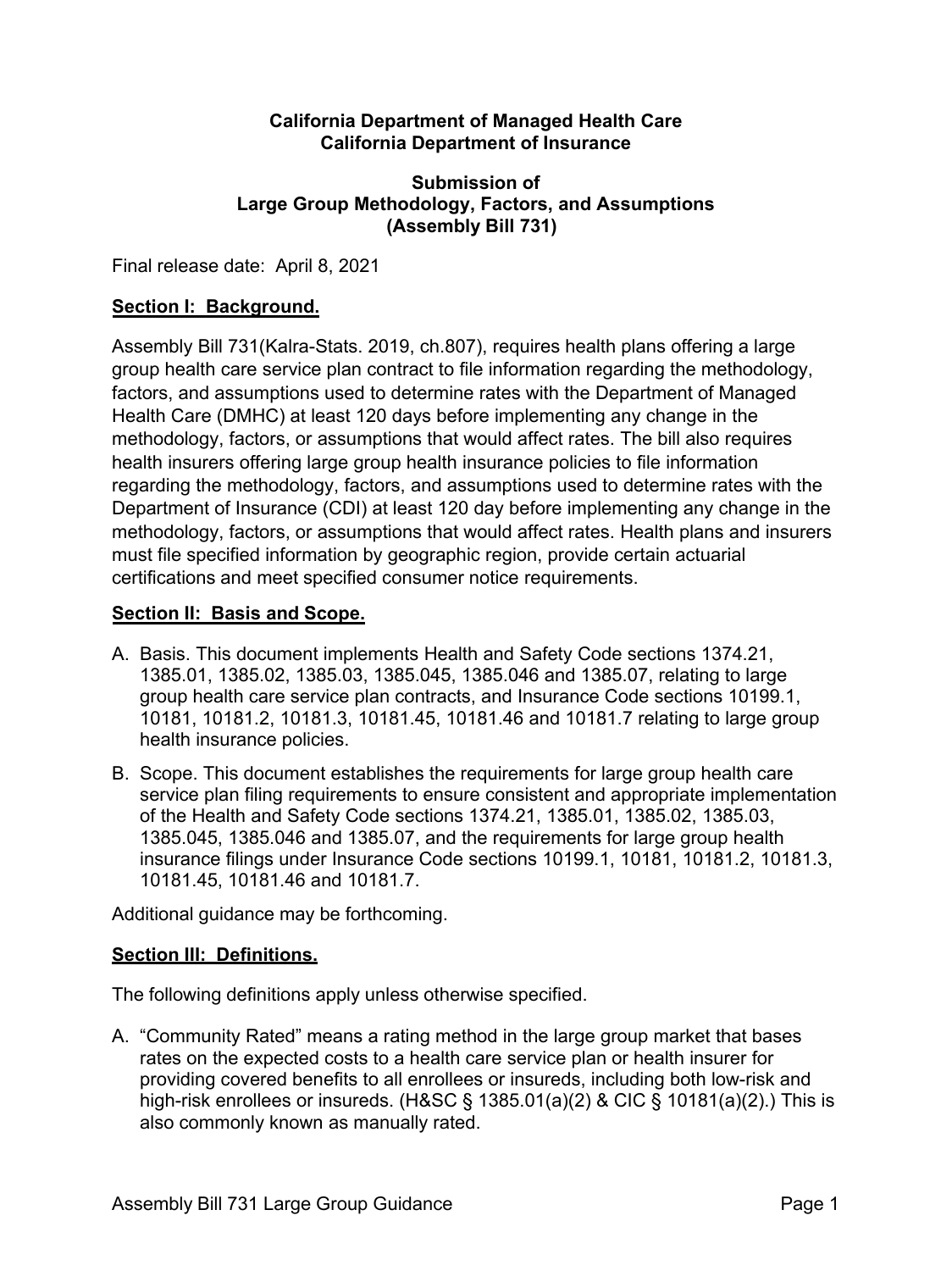- B. "Experience Rated" means a rating method in the large group market under which a health care service plan or insurer calculates the premiums for a large group in whole or blended based on the group's prior experience. (H&SC § 1385.01(a)(3) & CIC § 10181(a)(3).)
- C. "Blended" means a rating method that combines community rating and experience rating methods. (H&SC § 1385.01(a)(1) & CIC § 10181(a)(1).)
- D. "Methodology Change" includes, but is not limited to, a change from one of the three rating methods (Experience Rated, Community Rated or Blended) to another, or any change to the rating formula, credibility criteria, assumptions, or factors affecting the rates paid by a large group.
- E. "Enrollee Cost-Sharing" or "Insured Cost-Sharing" means any copayment, coinsurance, or deductible, or any other form of cost sharing paid by the enrollee or insured other than premium or share of premium.
- F. "Geographic Region" has the same meaning as the seven geographic regions found in Health and Safety Code section 1385.01(b)(2) and Insurance Code section 10181(b)(2).
- G. "Large Group Health Care Service Plan Contract" means a group health care service plan contract other than a contract issued to a small employer, as defined in Health and Safety Code sections 1357, 1357.500, or 1357.600.
- H. "Large Group Health Insurance Policy" means a group health insurance policy other than a policy issued to a small employer, as defined in Insurance Code sections 10700, 10753, or 10755. (CIC § 10181(c).)
- I. "Other benefits in addition to those described in subdivision (b) of Section 1345 of the Health and Safety Code": "Basic Health Care Services" is defined at Health and Safety Code section 1345(b). Health care service plans in all markets (individual, small, and large group) must cover these benefits and there are also other benefits not enumerated in Health and Safety Code section 1345 that are mandated/required to be covered.

# **Section IV: Filing Requirements**

These filing requirements apply to all large group filings submitted after July 1, 2020. Health plans and health insurers are required to file a separate filing for each rating method (i.e., community or blended).

The annual filing required by Health and Safety Code section 1385.03(a)(3) or Insurance Code section 10181.3(a)(3) shall be submitted annually to the respective Department via SERFF on or before September 2. Additionally, health plans/insurers must submit a large group rate filing120 days before any change in the methodology, factors, or assumptions. In the SERFF "Filing Description" line, indicate "Large Group Methodology Annual Filing."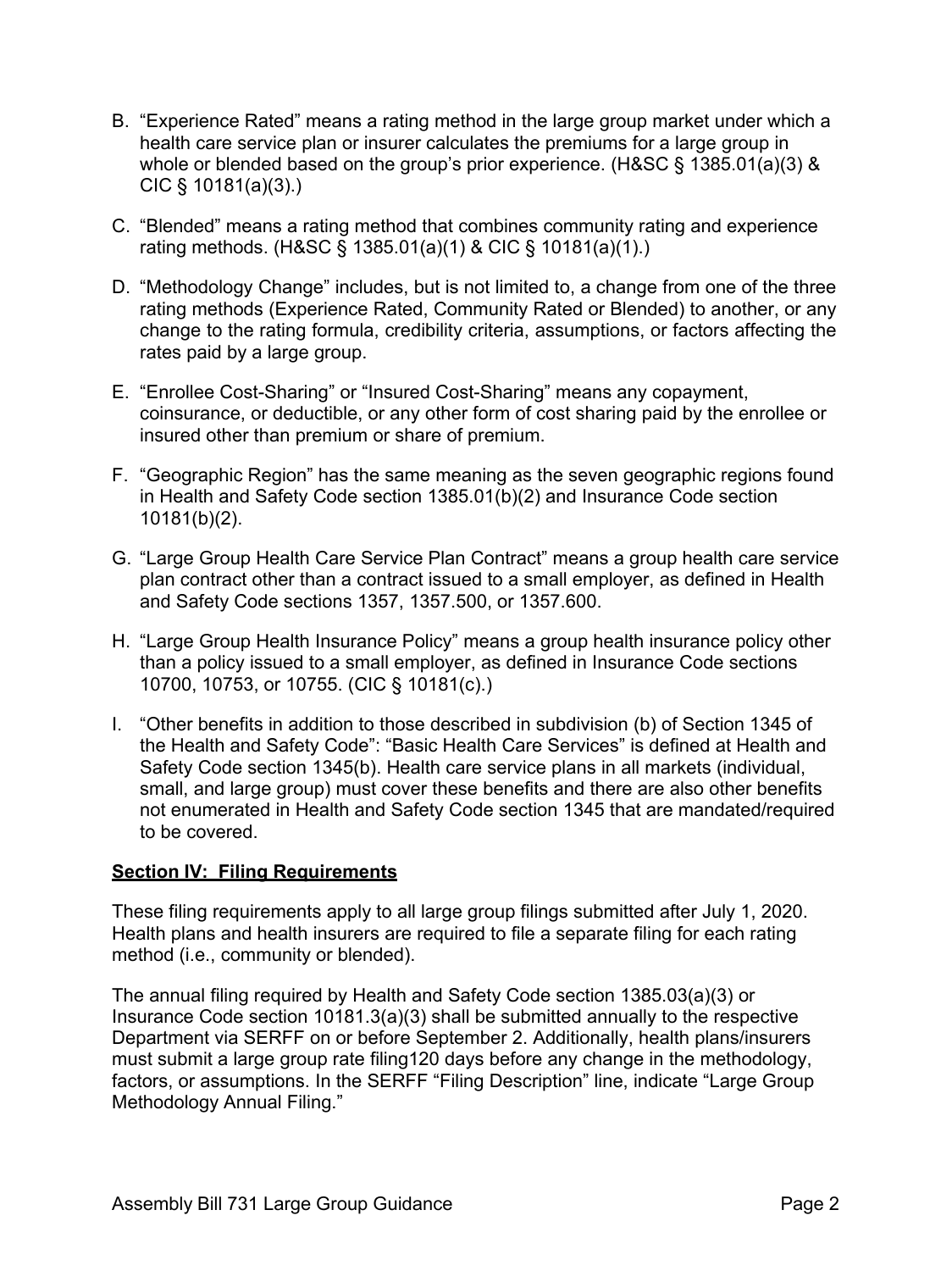Other filings required by Health and Safety Code section 1385.03(a)(3) or Insurance Code section 10181.3(a)(3) in response to a change in methodology, factors, or assumptions shall be submitted through SERFF, no later than 120 days before implementing that change. In the "Filing Description" line, indicate "Large Group Methodology Change Filing."

For manual rated, please provide the proposed rate increase for all 12 months information. For experience rated, please provide the proposed rate increase for January and the coming renewal months information that are known at the time of filing.

- A. For *new products* and/or *existing products,* the following spreadsheets, contained in the "Large Group Workbook", must be completed:
	- 1. Cover-Input Page Where most of the information will be filled out;
	- 2. New Product Pricing information if a new product is being filed;
	- 3. Existing Product Pricing information for products that already exist;
	- 4. CA Rate Filing Spreadsheet;
	- 5. CA Plain-Language Spreadsheet;
	- 6. CA Plain-Language Rate Filing;
	- 7. Geo Region Pricing information, such as trends, by seven defined geographic regions;
	- 8. Price Inflation Allowed trends split into more granular detail, such as cost, utilization, etc.;
	- 9. Amt spent util Cost and utilization data for a 3-year period (this spreadsheet does not have to be completed by health insurers);
	- 10.Avg Rate Changes Rate changes in rating period by effective month, product type, and rating method;
	- 11.Rating Factors Miscellaneous factors and data used to develop rates at the rate cell level;
	- 12.Methodology- Whether the rates were developed using experience rating, community rating, or a blend, credibility threshold, etc.;
	- 13.Experience 3-year data showing relevant incurred experience (including IBNP data) for the impacted plans;
	- 14.Checklist Assists the reviewer with locating the various requested information (e.g., file name, page number, etc.)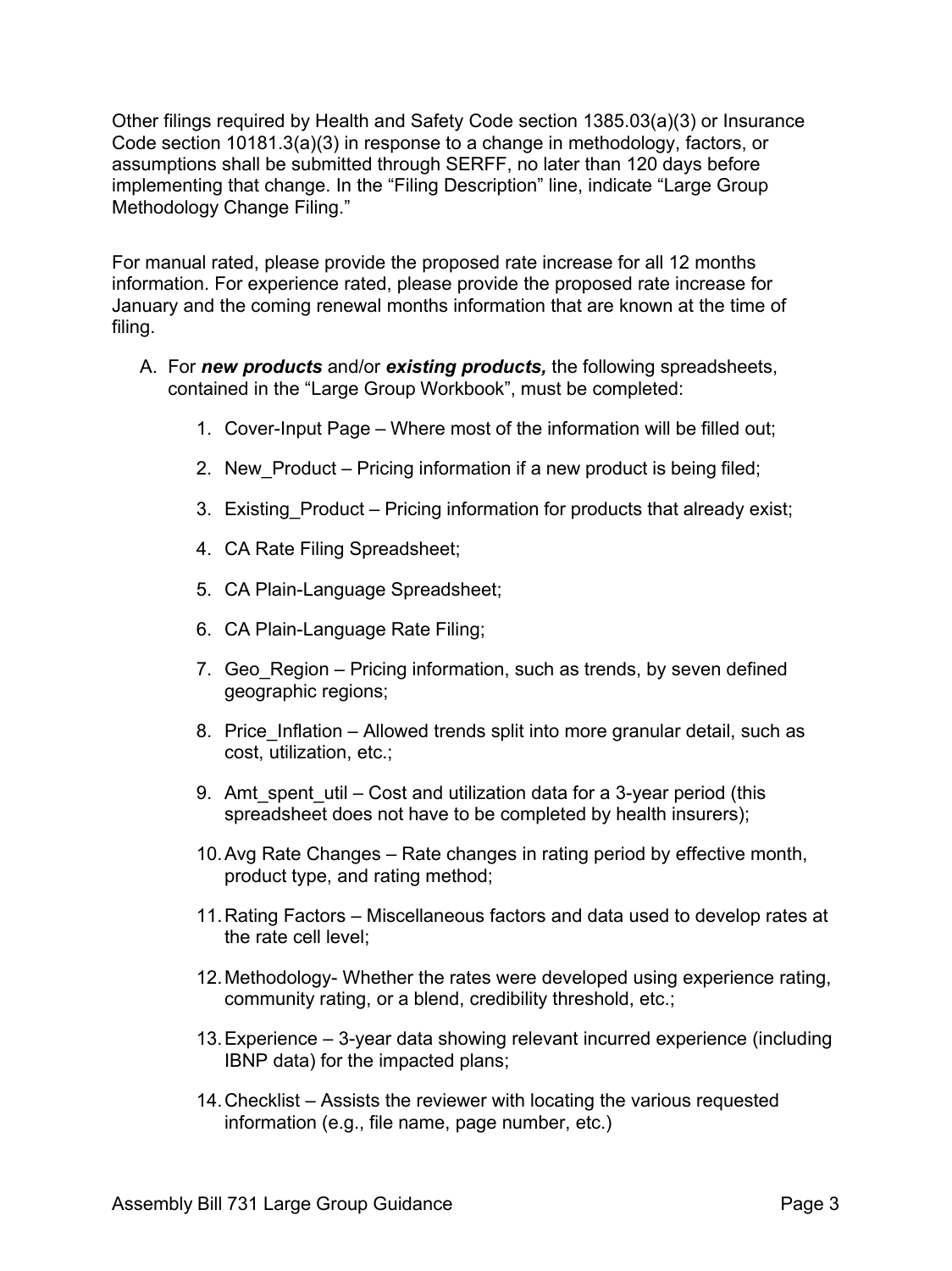The "Large Group Workbook" must be submitted under the "Supporting Documentation" tab in SERFF as well as a separate spreadsheet containing rate information in response to questions within the workbook. This "Large Group Workbook" can be found on the [DMHC](https://www.dmhc.ca.gov/LicensingReporting/SubmitFinancialReports.aspx#rate) or the CDI website.

#### B. Actuarial Certification

The certification required under Health and Safety Code section 1385.06(b)(2) and Insurance Code section 10181.6(b)(2) is a "Statement of Actuarial Opinion," as defined in the *Qualification Standards for Actuaries Issuing Statements of Actuarial Opinion in the United States*, promulgated by the American Academy of Actuaries. Such a certification is also a "Health Filing," as defined in Actuarial Standard of Practice No. 8, promulgated by the Actuarial Standards Board, and it is also an "Actuarial Communication," as defined in Actuarial Standard of Practice No. 41, promulgated by the Actuarial Standards Board.

The certification required under Health and Safety Code section 1385.06(b)(2) or Insurance Code section 10181.6(b)(2) must include the following information:

- 1. A statement of the qualifications of the actuary issuing the certification. The actuary's qualifications must meet the standards stated in *Qualification Standards for Actuaries Issuing Statements of Actuarial Opinion in the United States*. The statement of qualifications must include a statement that the actuary meets the independence requirements stated in Health and Safety Code section 1385.06(b)(3) or Insurance Code section 10181.6(b)(3).
- 2. A statement of opinion that the proposed changes to affected rates in the filing are actuarially sound in aggregate for the particular market segment (i.e., large group). The proposed changes to affected rates are actuarially sound if, for business in California and for the period covered by the certification, projected premium income, expected reinsurance cash flows, governmental risk adjustment cash flows, and investment income are adequate to provide for all expected costs, including health benefits, health benefit settlement expenses, marketing and administrative expenses, and the cost of capital reserves required by the California Insurance Code or the Knox-Keene Health Care Service Plan Act of 1975, as amended, commencing at Health and Safety Code section 1340, et seq.
- 3. For each contract included in the filing, a complete description of the data, assumptions, rating factors and methods used , with sufficient clarity and detail that another qualified health actuary can make an objective appraisal of the reasonableness of the data, assumptions, factors, and methods. The descriptions must include examples of rate calculations for each contract form included in the filing.
- 4. A description of the testing performed by the actuary to arrive at the statements of opinion in paragraph (2) above, including any independent rating models and rating factors utilized.